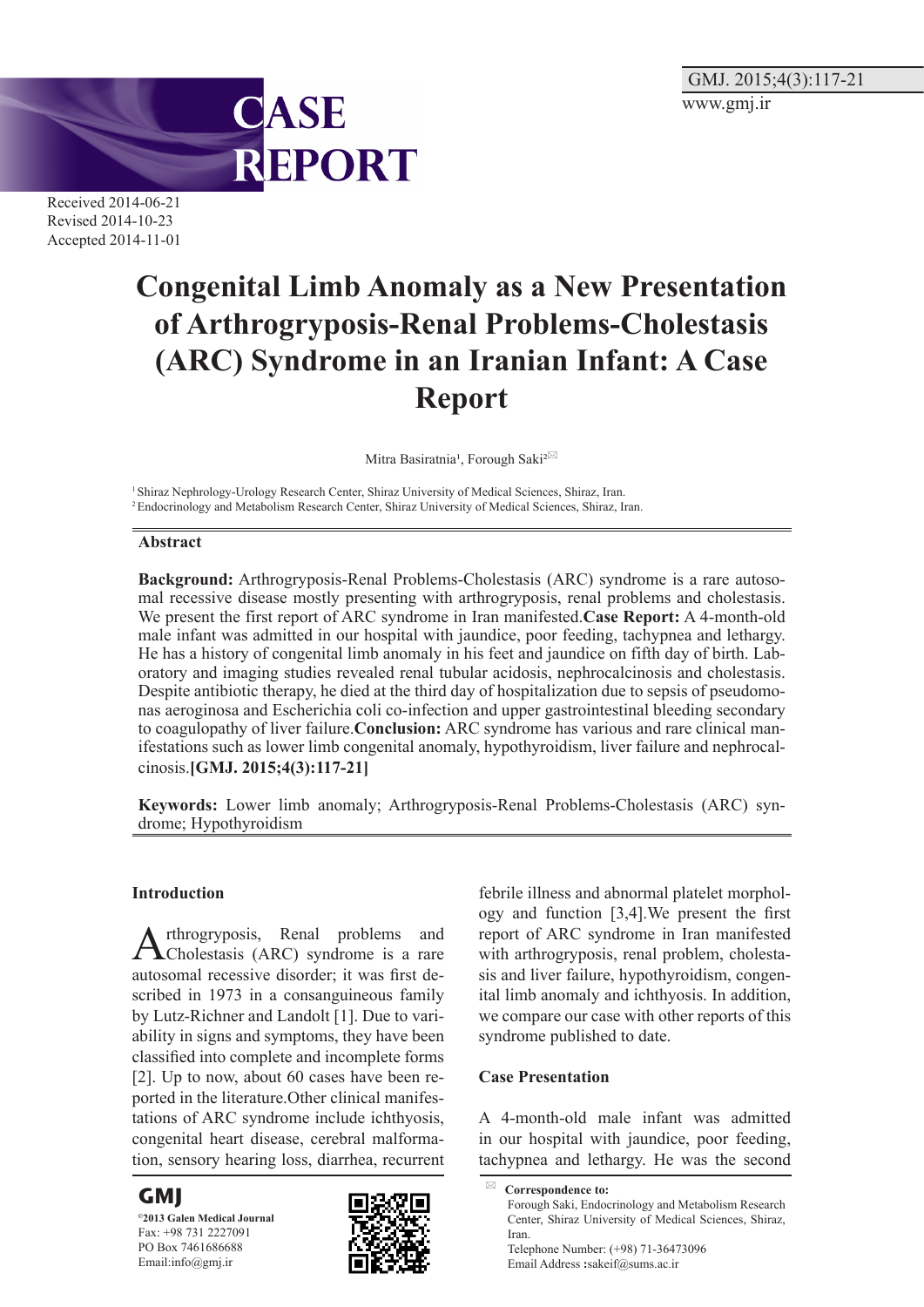child of consanguineous parents and product of cesarean section due to breech presentation at term, after an uneventful pregnancy. His first and fifth minutes Apgar score were good. His birth weight was 2700 g, birth length was 49 cm and birth head circumference was 34 cm. He had a congenital limb anomaly in his feet (absence of one toe and overriding of the 1st and 4th toes on the 2nd and 3rd ones) (figure 1). He also had dry and scaly skin, jaundice and flexion contracture in both upper and lower extremities (figure 2). Five days after birth, he developed jaundice and clayed color stool that slightly increased in the following days, so he was referred to a physician when he was 20 days old with yellowish skin and sclera and mild hepatomegaly; laboratory examination showed mild normal anion gap metabolic acidosis and direct hyperbilirubinemia (serum total bilirubin level was 21.5 mg/ dl; conjugated bilirubin level was 18.1 mg/ dl). Serum level of aspartate aminotransferase (AST) was 55 Iu/L, alanine aminotransferase (ALT) was Iu/L, gamma glutamyltransferase (GGT) was 7 Iu/L, Alkaline phosphatase was 454 Iu/L and Albumin was 3.5 mg/dl. Thyroid function test revealed TSH=10.39  $\mu$ Iu/ml, T3= 0.3 nmol/L and T4=48 nmol/L. Microbiologic studies for antibodies against toxoplasmosis, cytomegalovirus (CMV), rubella and herpes simplex; antigen and antibodies against hepatitis viruses A, B and C were negative. Urine and blood cultures were negative. Plasma alpha-1-antitrypsin level and sweat chloride tests were normal. Analysis of serum amino acids was normal. Complete blood count was normal. Hepatobiliary scan with TC 99m showed good liver uptake without appropriate excretion even 24 hours post-injection that was in favor of biliary atresia. Abdominal sonography showed hepatomegaly with normal echogenicity. On 37 days of life, exploratory laparatomy, intra-operative cholangiography and liver biopsy were done for him. It revealed patent hepatic and common bile ducts and no sign of biliary atresia. Liver biopsy demonstrated deposition of brown-yellowish pigments in hepatocytes especially granular types (figure 3). In addition, it showed lobular disarray and giant cell transformation and severe cholestasis. Portal tracts were unremarkable. There was no fibrosis. Bile duct numbers were adequate. So, the patient was treated with levothyroxin, phenobarbital, multivitamin and ursodeoxycholic acid.

Two months later (when he was 4 month old), he developed poor feeding, tachypnea, lethargyness and diarrhea, so he was referred to our hospital for further evaluation. On physical examination, he had dry yellowish and scaly skin with decreased subcutaneous fat tissue and was lethargic. He also had edematous extremities and scrotum. Body temperature was 36.4°c, heart rate was 110 beats/ minute, respiratory rate was 64 per minute, weight was 3220 g, head circumference was 35 cm and length was 55 cm. He had lowset ears. His liver was palpated 4 cm below the costal margin. Laboratory investigations showed electrolyte imbalance (serum Na=164 meq/L, K=3.1 meq/L, Cl-=131 meq/L, Calcium = 7.1 mg/dl, Ph = 5.4 mg/dl, Albumin  $= 2.1$  mg/dl, BUN=54 mg/dl and Cr=1.5 mg/ dl). Also, he had normal anion gap metabolic acidosis (Hco $3=12$  meq/L, Anion gap = 12.) Urine analysis showed 2+ proteinuria. The measured urine calcium to creatinine ratio was 2.7 and urine albumin to creatinine ratio was 0.8. Urine specific gravity was 1.006 and urine output was 6cc/kg/hr. Serum PT and PTT were prolonged. Abdominal sonography showed increased parenchymal echogenicity of both kidneys more in the medulla typically seen in medullary nephrocalcinosis. Parenteral fluid, electrolyte, fresh frozen plasma, bicarbonate and broad spectrum antibiotic



**Figure 1.** X-ray of the right and left feet showed absence of one toe.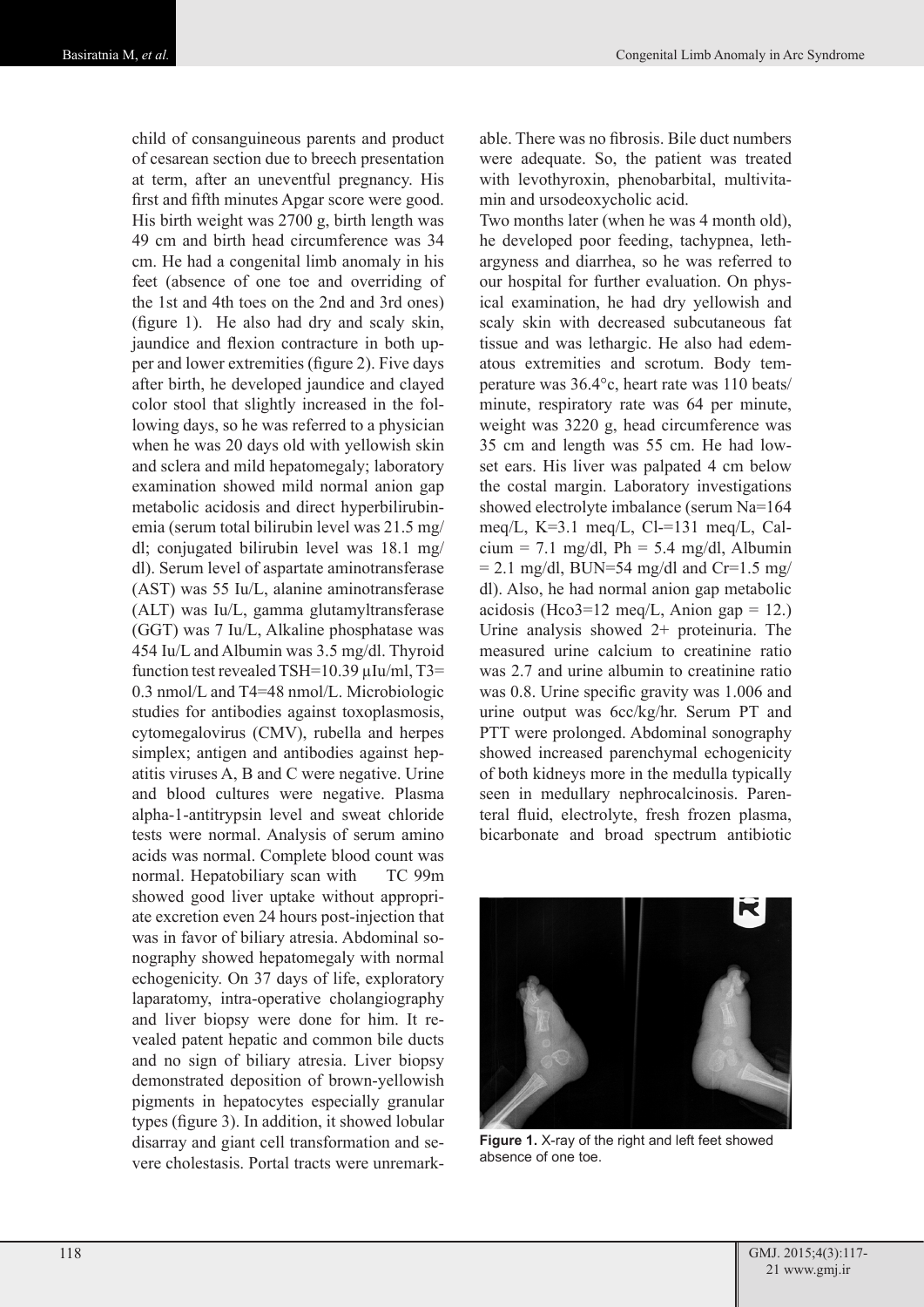

**Figure 2.** This is the presented four-month infant with ARC syndrome. Note the absence of one toe in the feet and overriding of the first and forth toe on the second and third one, also note the low set ears, edema of extremities and flexion contracture of the knees.



**Figure 3.** Liver biopsy showed lobular disarray, giant cell transformation of the hepatocytes; severe cholestasis and granular type brownyellowish pigments in the hepatocytes.

therapy were started to correct metabolic acidosis, dehydration coagulopathy and infection. Unfortunately, he died at the third day of hospitalization due to sepsis of pseudomonas aeroginosa and Escherichia coli co-infection and upper gastrointestinal bleeding secondary to coagulopathy of liver failure. His parents did not agree with genetic studies. Their first child had died due to prolonged jaundice in the second month of life due to an unknown cause.

#### **Discussion**

ARC syndrome is a hereditable fetal disease with a wide range of clinical manifestation [5]. It has three key presentations including arthrogryposis, renal tubular dysfunction and cholestasis [3]. Nearly all 60 patients with ARC syndrome that have been reported since 1973 had consanguineous parents and autosomal recessive inheritance [6,7]. Most of the reported patients with ARC syndromes were from Pakistan [3], but some have been reported from Saudi Arabia [3,4], Turkey [5,6], United Kingdom [8,9], Italy[4], Portugal [4] and Iran [2].

We report the third case of ARC syndrome in Iran [2], which manifested with arthrogry-

posis, renal problem, cholestasis, diarrhea, failure to thrive and dry skin. In addition, our case is the first case presented with congenital lower limb anomaly. One of the most common manifestations of ARC syndrome is arthrogryposis which was present at birth in our case. This anomaly might be due to rarefaction of the motor neurons in the anterior horn of the spinal cord [6]. It may include talipes equinovarus, radial deviation of the wrists, club feet and hip dislocation. Our patient had flexion contracture of the knees and elbows. Another common manifestation of ARC syndrome is cholestatic jaundice and hepatomegaly. In previous reports, liver disease was accompanied with normal GGT, mild elevation of the liver enzymes (AST or ALT) and direct hyperbilirubinemia. Most of them showed evidence of biliary obstruction or severe intrahepatic cholestasis. One infant developed acute liver failure at the age of 6 weeks during an episode of sepsis. Findings of liver biopsy may include cholestasis with multinucleate giant cell change of hepatocytes, intrahepatic biliary hypoplasia and lipofuscin deposition [9]. Liver biopsy of our patient showed lobular disarray, giant cell transformation of hepatocytes, severe cholestasis and granular type brown-yellowish pigments in hepato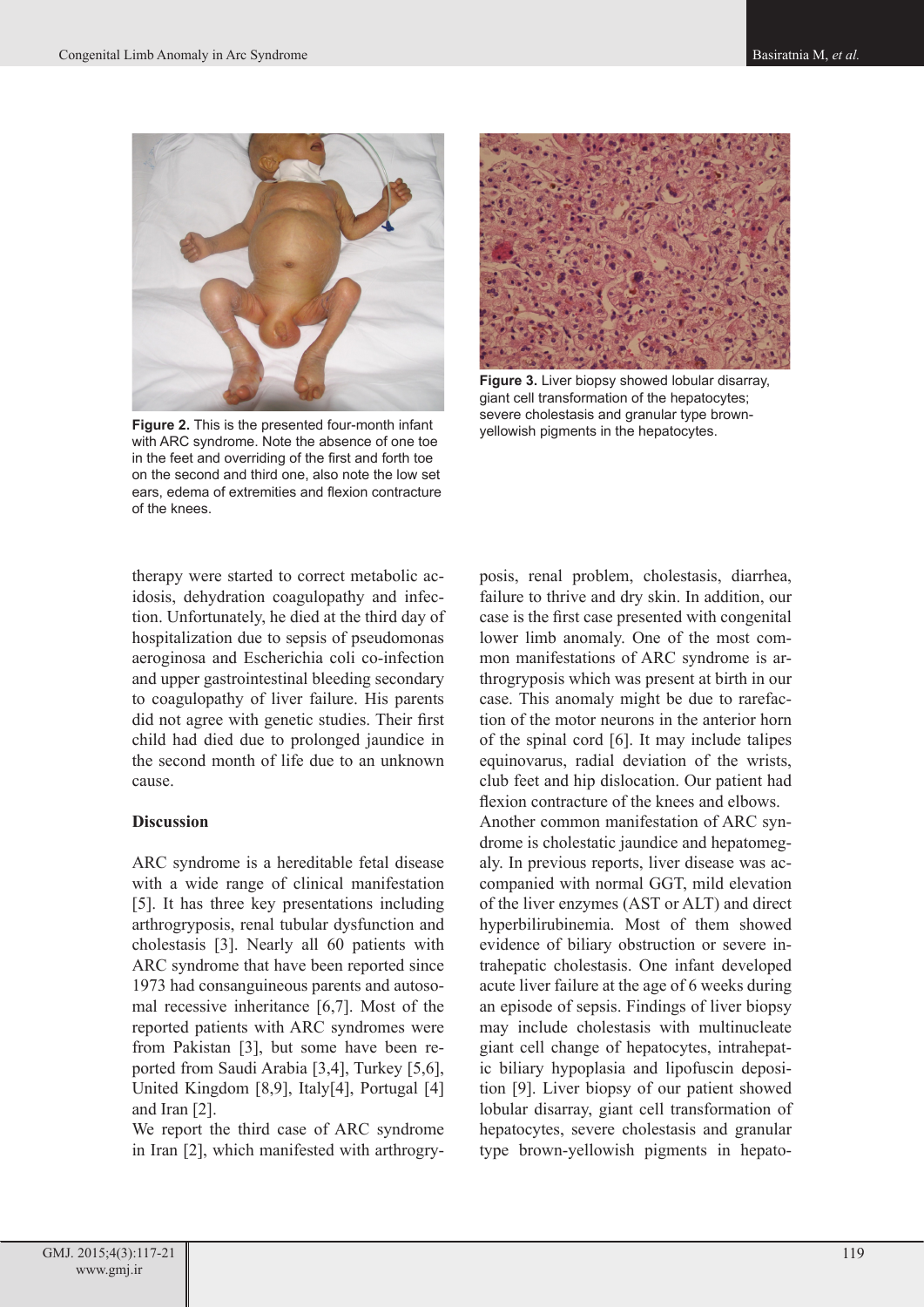cytes. Our patient developed liver failure at age of 4 months, presenting with coagulopathy, hypoalbuminemia and elevated liver enzymes which were the cause of death.

The third manifestation of ARC syndrome is renal problem. Renal involvement in ARC patients is complex. Many abnormalities include glomerular involvement, proteinuria, hypernatremic dehydration, nephrogenic diabetes insipidus (NDI), dysplastic kidney and renal tubular acidosis (RTA) as described for these patients [2]. Nephrocalcinosis in our patient was one of our purposes in presenting this case. Our case presented with normal anion gap metabolic acidosis, hypokalemia, proteinuria and hypercalciuria that are manifestations of RTA. In addition, our patient had medullary nephrocalcinosis and secondary nephrogenic diabetes insipidus. It was manifested with hypernatremic dehydration, polyuria and low urine specific gravity. It was reported only in two cases of ARC syndrome [2].

One unique presentation of our case was congenital anomaly in his toes. He had four toes in each foot and abnormal overriding of the first and forth toes on the second and third ones. The only dysmorphic feature of the limbs that was previously reported in a Pakistani ARC patient was large hands and proximally inserted thumbs [4], but no lower limb anomaly has been reported for ARC syndrome till now.

Another interesting finding in our patient was congenital hypothyroidism, which was treated with levothyroxin. Hypothyroidism was reported in three cases of ARC syndrome [4,5].

All of them were primarily of congenital type and treated with low doses of levothyroxin. Our patient also had low-set ears, which was previously reported in some cases [4,5].

Ichthyosis is another presentation of our patient, as reported in 17 cases of ARC syndrome. Choi

. suggested that the defective secretion of the lamellar bodies in the epidermis, which might be mediated by sensory nerve action potential receptor protein complex, might be the cause of the ichthyosis phenotype in ARC syndrome [10]. Our patient did not have brain or hematologic manifestations.

#### **Conclusion**

In conclusion, ARC syndrome has various clinical manifestations. Lower limb congenital anomaly, hypothyroidism, liver failure and nephrocalcinosis are other rare presentations of ARC syndrome, which was manifested in our patient.

#### **Acknowledgement**

Authors would like to thank Dr. Nasrin Shokrpour for editorial assistance at Center for Development of Clinical Research of Namazi Hospital.

# **Conflict of Interests**

There is no conflict of interests between authors.

## **References**

- 1. Horslen SP, Quarrell OW, Tanner MS. Liver histology in the arthrogryposis multiplex congenita, renal dysfunction, and cholestasis (ARC) syndrome: report of three new cases and review. J Med Genet. 1994; 31(1):62-4.
- 2. Malaki M, Mandana R, Ghaffari S. ARC syndrome with complex renal problems: nephrocalcinosis, proximal

and hyperkalemic distal RTA and nephrogenic diabetes insipidus. Saudi J Kidney Dis Transpl. 2012; 23(4):804-9

3. Saadah OI, Bokhari BE, Alshaeri TM, Jastaniah W. Haematological manifestations of arthrogryposisrenal dysfunction-cholestasis (ARC) syndrome: a case report. Arab J Gastroenterol. 2013; 14(1):26-8.